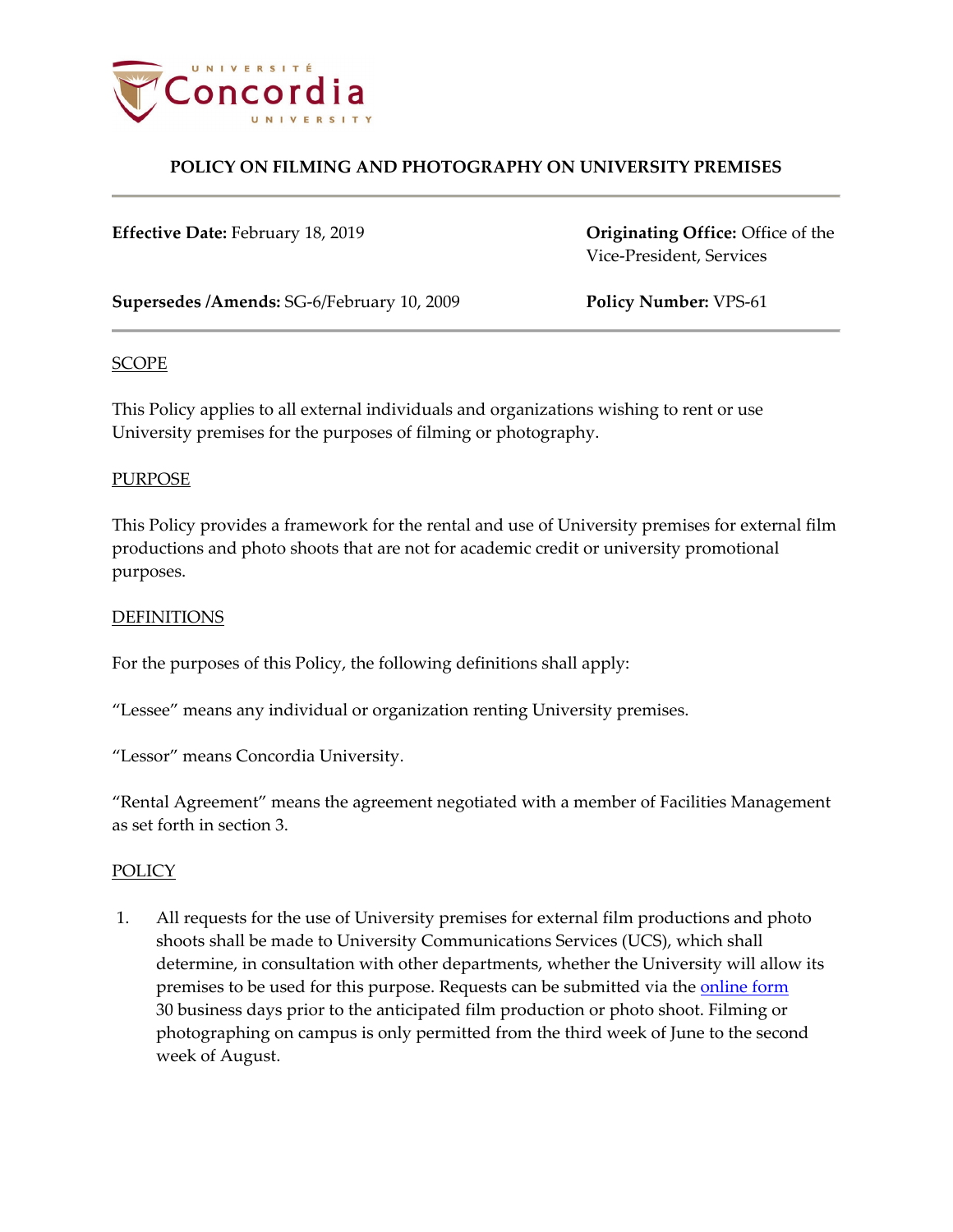

### Page 2 of 4

- 2. News journalists wishing to shoot an interview or video on campus will be exempted from this Policy, but must obtain permission from Concordia's Media Relations team.
- 3. For profit-making and non-profit organizations, the terms and conditions of a Rental Agreement shall be negotiated with a member of Facilities Management acting as the University's representative. Facilities Management will review the request to determine whether the University is capable of accommodating the request. If the request is granted, the conditions shall stipulate, at a minimum:
	- that the Lessee shall pay a location fee to the Lessor in an amount to be determined by the Vice-President, Services or a delegate, only for the locations agreed upon by both parties and specified in the contract (with the exception of non-profit organizations, see section 16);
	- that the cost of any additional services provided by the University, such as security, electrical services, etc. shall be remitted to the University by the Lessee;
	- that any set decorations installed on University premises shall be erected only with the written permission of the University;
	- that all University premises must be restored to their original condition to the satisfaction of the University.
- 4. The University shall hold a security deposit in an amount of 20% of the location fee which shall be returned after the premises have been vacated, provided there are no charges or damages to be assessed to the Lessee at that time. Cancellations must be received, in writing, by the University prior to the scheduled start of filming or photographing or the Lessee will be subject to a penalty of 20% of the location fee plus any and all direct costs.
- 5. All payments shall be in the form of certified cheque only and must be received by the University prior to the start of filming or photographing. All cheques shall be payable to Concordia University.
- 6. Proof of adequate liability insurance coverage (in the amount of at least \$2,000,000) must be provided with respect to personal and property damage arising out of the use and occupation of the premises and indicating the University as co-insured.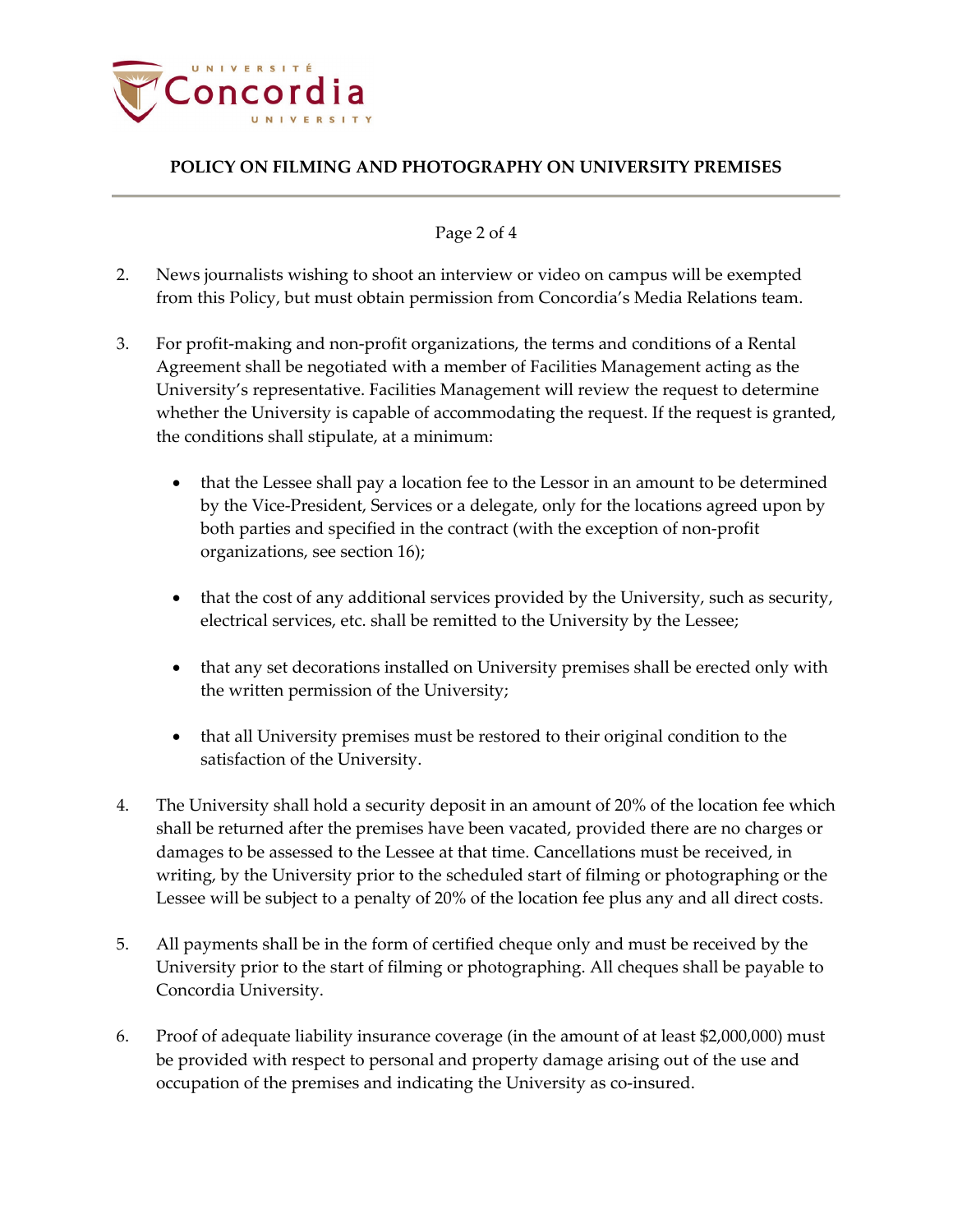

### Page 3 of 4

- 7. The Lessee shall have legal responsibility for any damage to property or injuries to persons caused by filmmaking or photo shoots on University premises.
- 8. The Lessee shall undertake to indemnify the University against any and all claims and demands, whether for injuries to persons or loss of life or damage to property occurring on University premises, and arising out of the use and occupancy thereof by the Lessee.
- 9. The University shall not be responsible for any unavailability of the premises rented on the date and time stipulated in the contract for any cause beyond its control. In other cases, the liability of the University shall be limited to the amount of the location fee and additional charges due.
- 10. There shall be no disturbance to occupants of the building or the general area in which the filming or photo shoot is taking place. In the event of complaints, and at the discretion of the University, the Lessee may be asked to vacate the premises.
- 11. The Lessee shall use the premises in compliance with all provisions of law, including, without limitation: federal, provincial and municipal laws and regulations. The Lessee shall also comply with all insurance provisions and shall permit a representative of the University to enter the premises at any time for the purposes of inspection or repair.
- 12. Production agencies filming or photographing at the University requiring auxiliary sources of power must use silenced generators and suspend or cover all cables at their own expense.
- 13. For filming or photographing that do not involve University events and activities, the University reserves the right to be identified in the credits. The Lessee must request permission to identify the University in its promotional materials and credits.
- 14. The Rental Agreement must be signed at least 2 business days prior to filming or photographing.
- 15. Any funds collected through the rental of University premises for filming or photographing purposes shall be remitted to the Financial Aid and Awards Office for allocation to student awards and scholarships through the Friends of Concordia Endowment Fund.